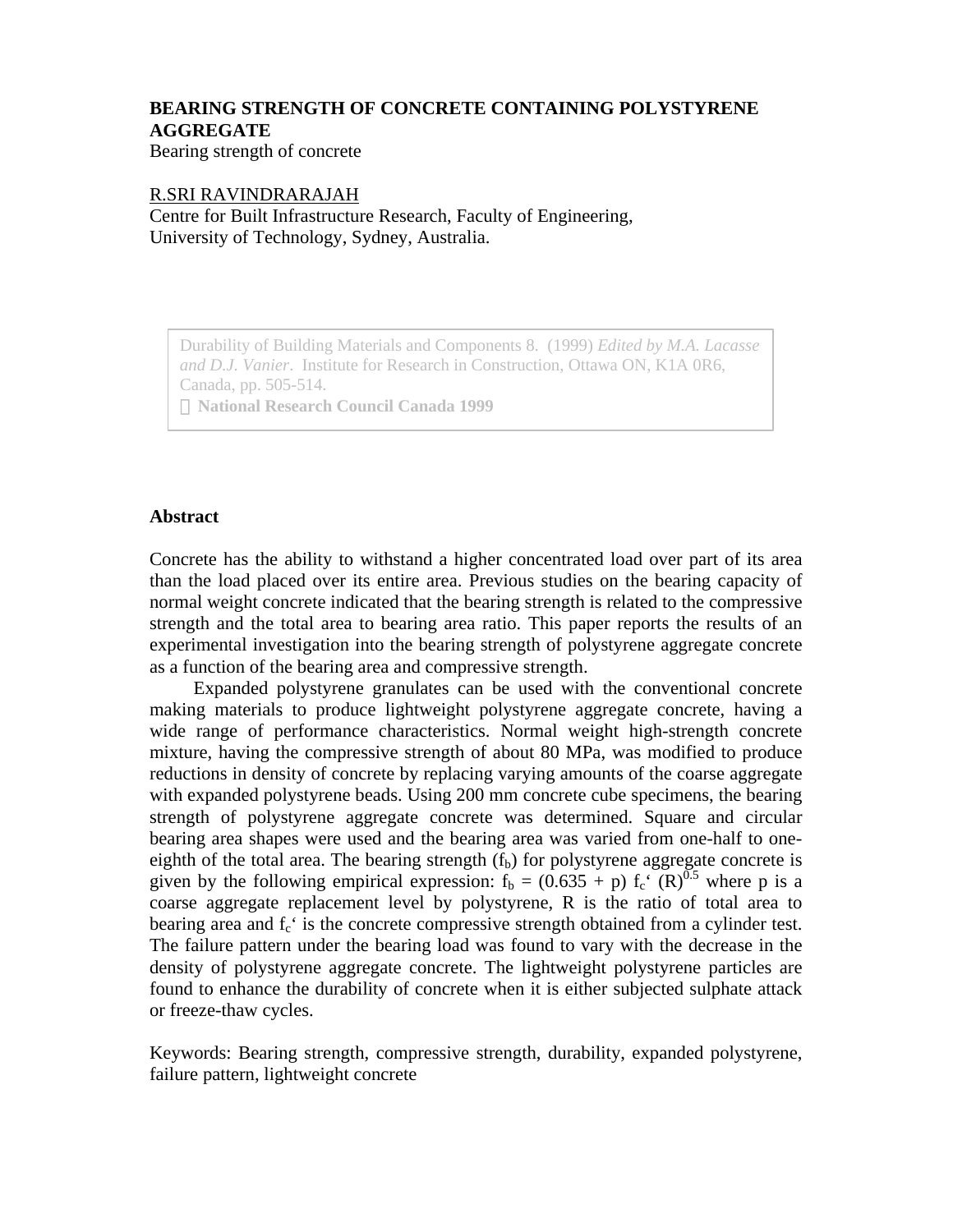#### **1 Introduction**

Lightweight expanded polystyrene in the form of spherical beads or irregular granulates can be used with conventional concrete making materials to produce lightweight concrete mixtures with a wide range of densities. The polystyrene particles have a negligible water absorption capacity due to its closed cellular structure. Cook (1973) reported that the use of untreated polystyrene particles had created difficulties in achieving a uniform dispersion in the concrete matrix due to the hydrophobic nature as well as to the lightness of the polystyrene. Sri Ravindrarajah and Tuck (1994) reported that when the polystyrene beads are coated with an inert chemical, having the hydrophilic property, segregation is eliminated and the polystyrene aggregate content can be easily increased to produce lightweight concrete.

Bischoff et. al. (1989) reported that the polystyrene aggregate concrete has an excellent energy absorbing property, hence it is suitable for applications to reduce the effect of impact loading. Sri Ravindrarajah and Naji (1993) reported that the polystyrene aggregate concrete is capable of accommodating sulphate contaminated materials without significant damage. Lai et. al. (1996) studied the behaviour of reinforced concrete beams with polystyrene aggregate concrete and the results showed increase in short-term deflection with no change in the cracking behaviour when compared with similar beams having the normal weight concrete with equal strength.

Concrete has the ability to withstand a higher concentrated load over part of its area than of a load placed over its entire area. The bearing capacity of normal weight concrete has been widely studied by Meyerhof (1953), Shelson (1957), Tung and Baird (1960), Hawkins (1968), Haagsma (1969), Niyogi (1973), Williams (1979) and Lieberum (1989). A cone or failure wedge is formed under the loaded area and this moves downward and causing splitting of the loaded specimens. The purpose of this study is to investigate the effects of the inclusion of polystyrene beads on the bearing capacity and failure process of concrete.



**Fig. 1: Bearing strength of normal weight concrete as a function of compressive strength and bearing area**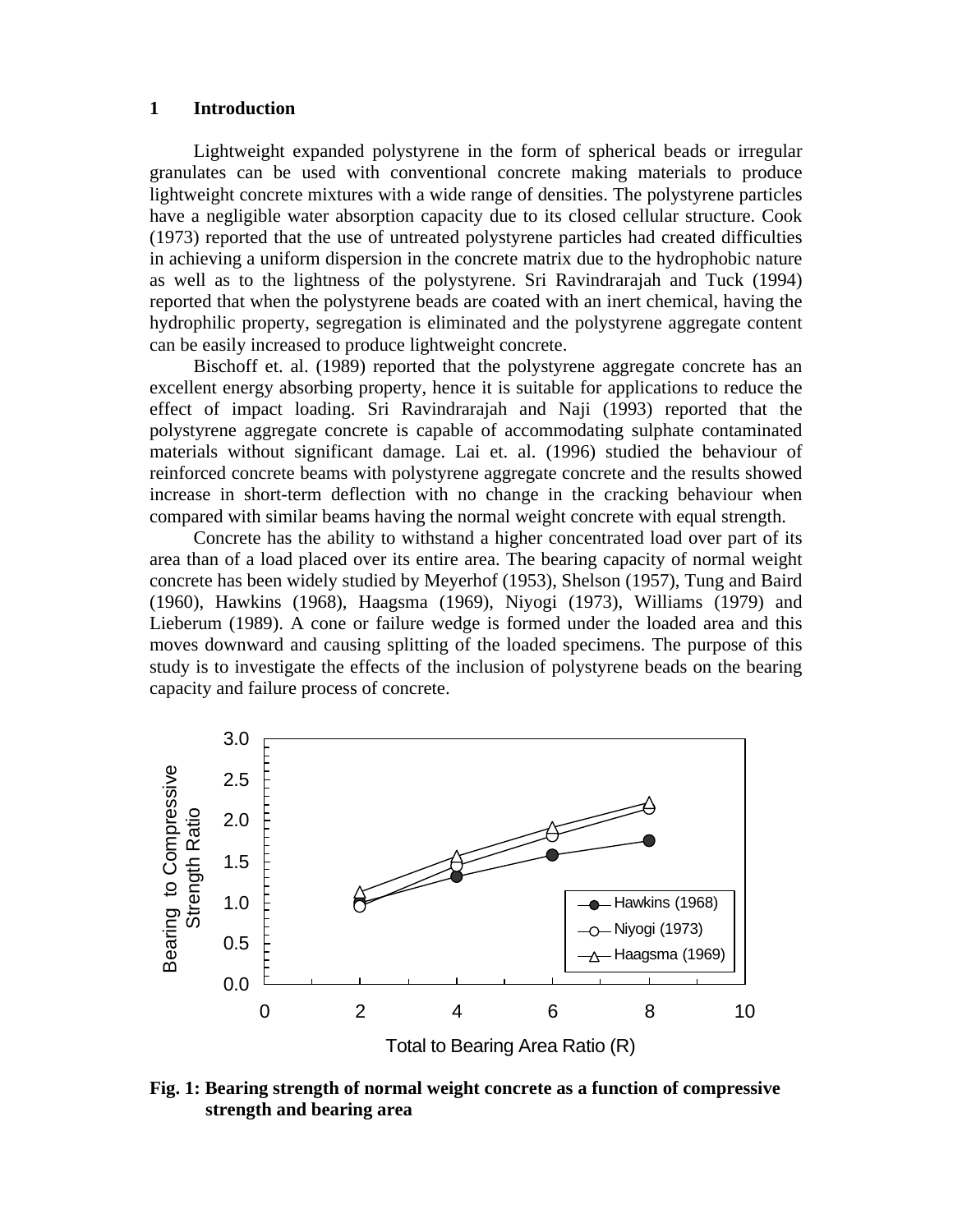#### **2 Background**

It is known that the concrete is able to higher bearing stresses than its compressive strength. Tung and Baird (1960) based on Coulomb/Mohr theory of rupture suggested the failure under bearing stresses as a sliding process along planes inclined to the direction of the principal stresses. The resistance to sliding is brought about by the strength of internal cohesion of the material and by the resistance of each constituent to internal friction. Lieberum and Reinhardt (1989) reported that allowable stresses under concentrated loading conditions could be higher than the predicted design stress due to the improvement in concrete strength when the transverse strain is confined. Figure 1 shows the relationship between ratio of bearing strength to cylinder strength and cylinder strength proposed by Hawkins (1968), Niyogi (1973) and Haagsma (1969).

The proposed equation for bearing strength of concrete by Haagsma (1969) is similar to that adopted by ACI Building Code (1989). The bearing strength  $(f_h) = 0.79$  $f_c$  (A<sub>c</sub>/A<sub>b</sub>), where  $f_c$  is the compressive cube strength, A<sub>c</sub> is the total area of concrete and  $A<sub>b</sub>$  is the area of concrete under the bearing load. An increase in the ratio of the total area to the bearing area produces a significant increase in the bearing strength due to the confinement provided by the non-loaded area of concrete. Tests conducted by Meyerhof (1953) displayed sliding failure in concrete due to the formation of a distinctly separate cone under a circular base plate. Shelson (1957) observed the formation of an inverted pyramid in concrete under small base plates and under larger base plates an internal pyramid was formed.

## **3 Experimental Details**

#### **3.1 Materials and mixture compositions**

General purpose Portland cement (Type GP), similar to ASTM Type I, conforming to AS 1319 was used as the binder material in all concrete mixtures. Crushed basalt (specific gravity of 2.65), having a maximum aggregate size of 10 mm, and coarse river sand (specific gravity of 2.62) were used as coarse and fine aggregates, respectively. A superplasticiser (high-range water-reducing admixture) consists of a salt of naphthalene sulphonate formaldehyde condensate was used. Spherical shaped expanded polystyrene beads (specific gravity of 0.67) with a mean diameter of 3 mm was used. They were coated with an inert chemical to improve the adhesion and dispersion of them within the concrete matrix.

The control concrete mixture is a normal weight high-strength concrete. It had the following mixture compositions:  $460 \text{ kg/m}^3$  of cement;  $161 \text{ kg/m}^3$  of water; 735 kg/m<sup>3</sup> of river sand; and 1105 kg/m<sup>3</sup> of basalt. The water to cement ratio of this mixture is 0.35 and 270 ml/m<sup>3</sup> of the superplasticiser was used to achieve sufficient workability. By replacing 10, 20 and 30% of the coarse aggregate by *solid* volume with the polystyrene beads, three polystyrene aggregate concrete mixtures were produced. The quantities of the superplasticiser used were 280, 300 and 340 ml/m<sup>3</sup> for the concrete mixtures with 10, 20 and 30% of coarse aggregate replacements with the polystyrene aggregate, respectively.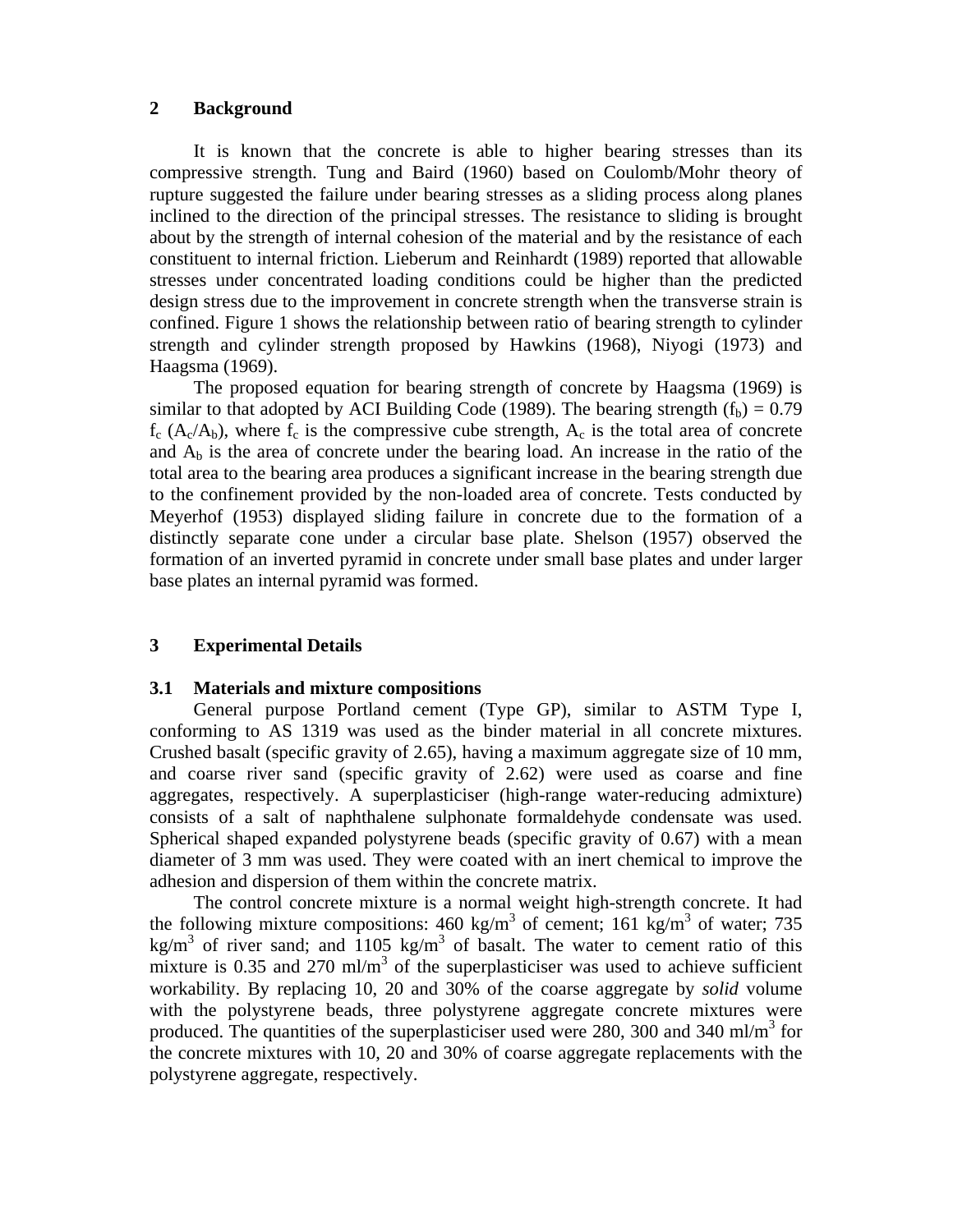#### **3.2 Batching, mixing and preparation of test specimens**

Experience had shown that a proper mixing sequence is necessary to produce a uniform polystyrene aggregate concrete mixture. Coarse aggregate, fine aggregate and cement were first placed in a pan-type mixer and dry mixed for about five minutes. Then, the required amount of the polystyrene beads was added and the dry mixing was continued for another two minutes. Finally, the water was gradually added to the mixture while the mixing process was in progress. The superplasticiser was introduced by thoroughly mixing it with the mixing water.

For each concrete mixture, a number of 100 mm diameter by 200 mm high standard cylinders were moulded in steel moulds for compressive strength testing at the age of 28 days. In addition, a number of 200 mm cubes were moulded in speciallymade timber moulds for the bearing strength test. A table vibrator was used to compact the fresh concrete in the moulds.

## **3.3 Curing and testing of specimens**

The test specimens were stripped from their moulds after 24 hours and stored in a water bath at  $23 \pm 2$  °C until the age of testing at 28 days. The cylinders were tested in direct compression while the cubes were subjected to bearing load through either circular or square 15 mm thick steel plates. The bearing area was varied to produce the ratios of total area to bearing area of 2, 4, 6 and 8. The bearing plates used are 70.7, 81.7, 100 and 141.4 mm square and 79.8, 92.2, 112,8, and 159.6 mm diameter circular in shape. The bearing plates were positioned centrally on one of the formed surfaces of the 200 mm cubes and the compressive load was gradually applied on the cubes at a rate of 60 MPa per minute through the bearing surface. For each concrete mix, two identical specimens were tested for the same total area to bearing area ratio (R) and the same shaped base plate.

#### **4 Results and discussion**

#### **4.1 Workability and unit weight of polystyrene aggregate concrete**

Although no workability test was conducted on fresh concrete mixtures, visual examination and handling experience indicated that the polystyrene aggregate concrete mixtures became stiff and rubbery with the increase in the polystyrene aggregate content. In addition to the use of vibrating table, it was found necessary to use a modified tamping rod with a circular disc attached to achieve a proper compaction. While finishing the moulded specimens, some difficulties were encountered to obtain smooth surface. The polystyrene aggregate particles caused small lumps on the surface of the concrete and this proved difficult to trowel.

The control concrete mixture had the unit weight of 2455 kg/m<sup>3</sup>. When the coarse aggregate particles were replaced with polystyrene beads by equal *solid* volumes corresponding to 10, 20 and 30%, the unit weight (wet density) of the concrete mixture was reduced to 2330, 2210 and 2080 kg/m<sup>3</sup>, respectively.

It was noted that the measured values for the unit weight were lower than those expected due to entrapped air voids in compacted concrete. The entrapped air content for the control mix was 0.41% and for the polystyrene aggregate concrete mixtures were 1.06, 1.56 and 2.80%, respectively for the mixtures having the aggregate replacement levels of 10, 20 and 30%, respectively.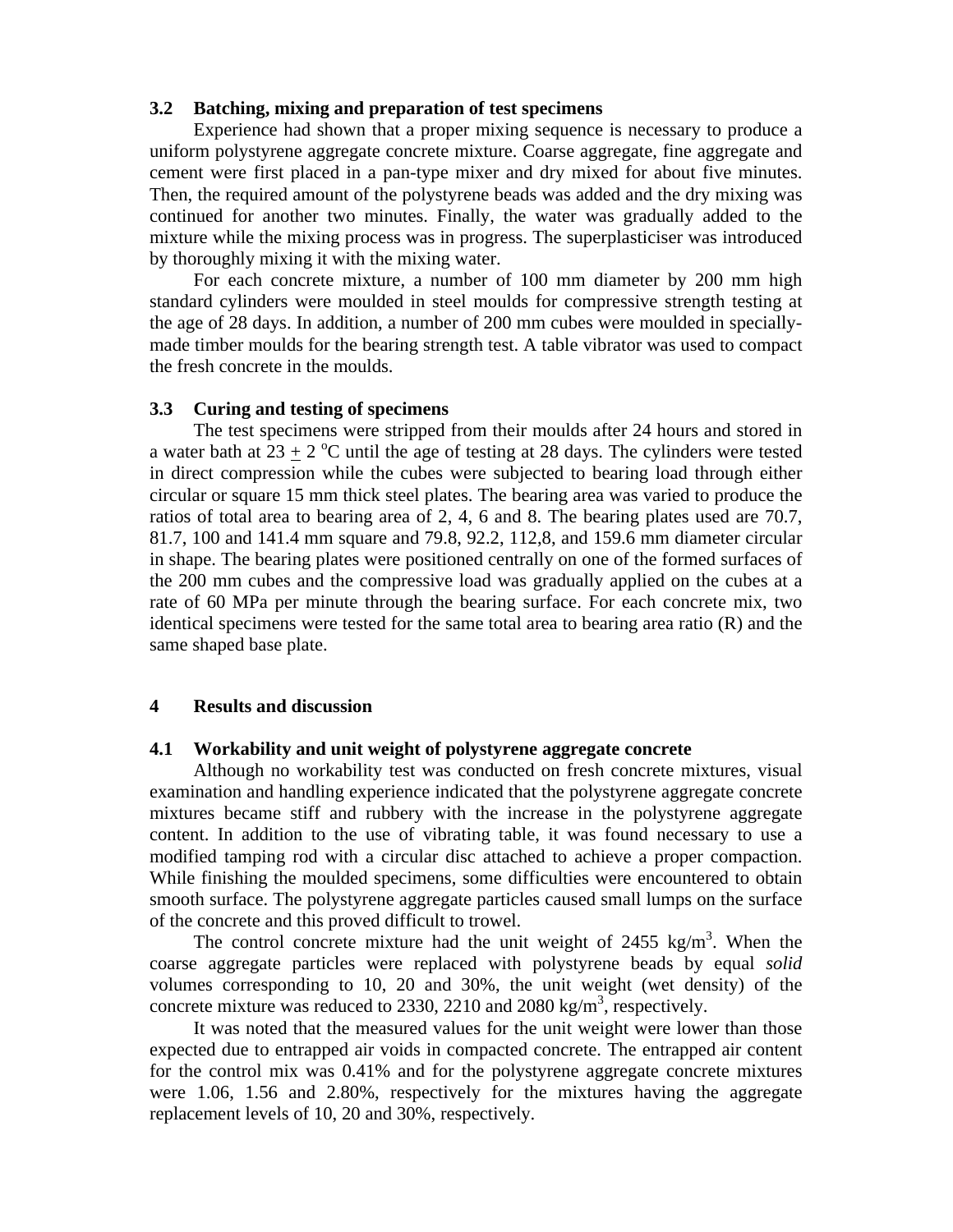#### **4.2 Compressive strength of polystyrene aggregate concrete**

Unit weight is the most important physical property of concrete in relation to the strength of concrete. Figure 2 shows the effect of unit weight on the cylinder strength of concrete. As expected, a decrease in the unit weight of concrete produced a significant reduction in the cylinder strength of concrete. When the unit weight decreased from 2455 to 2330 kg/m<sup>3</sup> (a decrease of 5%), the cylinder strength dropped from 79 to 56 MPa, (a drop of 29%). When the unit weight decreased by 10 and 15%, the cylinder strength decreased by 51 and 65%, respectively. This showed that the relationship between the void content and compressive strength is non-linear. The 28 day cylinder strength for the polystyrene aggregate concrete with the lowest unit weight of  $2080 \text{ kg/m}^3$  is  $28 \text{ MPa}$ , hence this concrete can be considered as a lightweight structural concrete.



**Fig. 2: Relationship between unit weight and compressive strength**

| Polystyrene              | Unit                                     | <b>Cylinder</b>          | <b>Bearing</b>       | <b>Bearing Strength (MPa)</b> |         |         |         |
|--------------------------|------------------------------------------|--------------------------|----------------------|-------------------------------|---------|---------|---------|
| <b>Content</b><br>$(\%)$ | Weight<br>$\frac{\text{kg}}{\text{m}^3}$ | <b>Strength</b><br>(MPa) | Area<br><b>Shape</b> | $R^* = 2$                     | $R = 4$ | $R = 6$ | $R = 8$ |
| $\overline{0}$           | 2455                                     | 79                       | Square               | 80                            | 96      | 120     | 136     |
|                          |                                          |                          | Circle               | 80                            | 105     | 119     | 138     |
| 10                       | 2330                                     | 56                       | Square               | 62                            | 74      | 101     | 114     |
|                          |                                          |                          | Circle               | 59                            | 80      | 96      | 111     |
| 20                       | 2210                                     | 39                       | Square               | 51                            | 66      | 82      | 96      |
|                          |                                          |                          | Circle               | 52                            | 65      | 82      | 95      |
| 30                       | 2080                                     | 28                       | Square               | 39                            | 53      | 66      | 75      |
|                          |                                          |                          | Circle               | 40                            | 52      | 67      | 74      |

**Table 1: Bearing strength (MPa) of polystyrene aggregate concrete**

\*Note:  $R = Total Area / Bearing Area$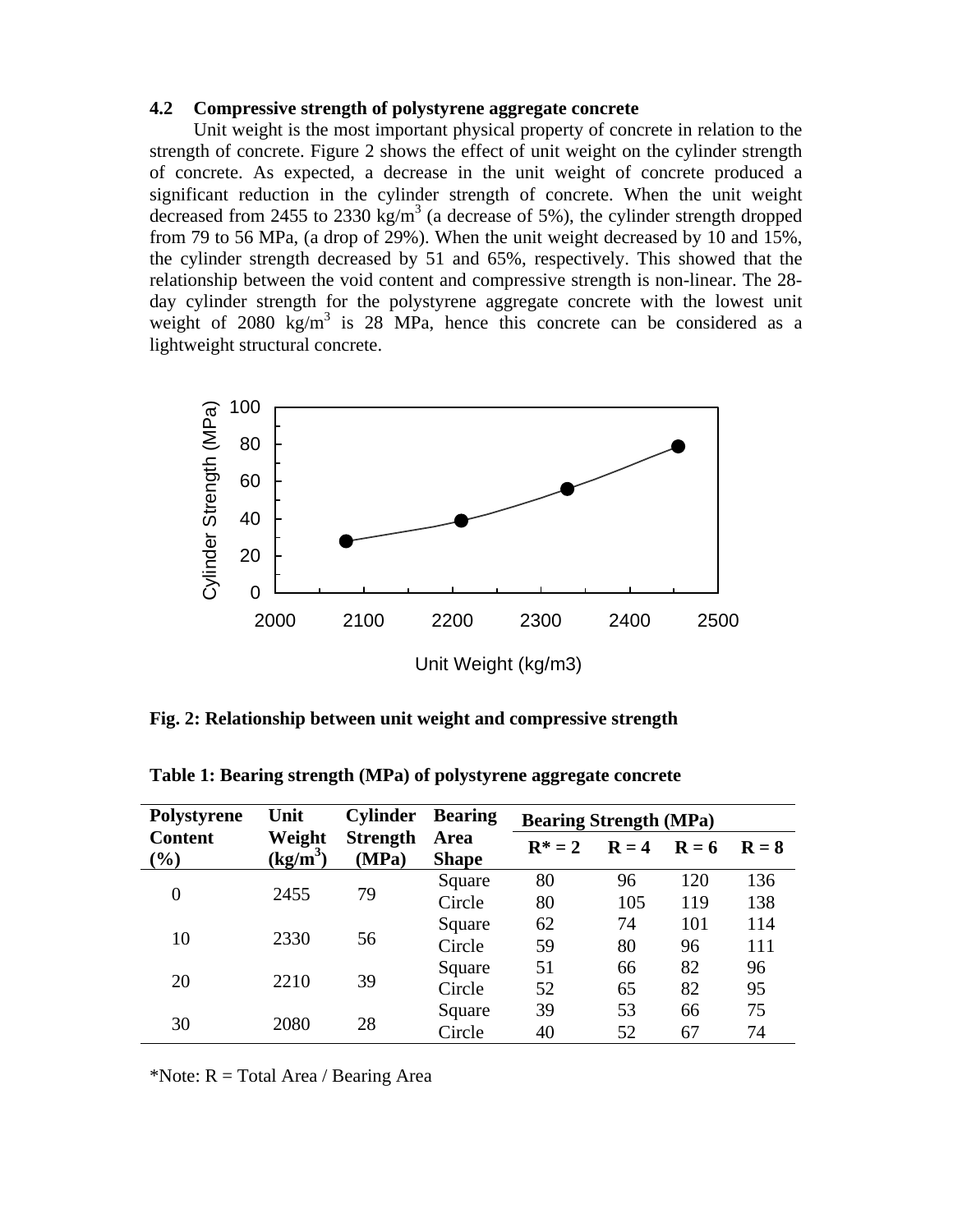

**Fig. 3: Effect of unit weight, bearing area on bearing strength of polystyrene aggregate concrete**



**Fig. 4: Relationship between relative strengths in compression and bearing and relative density for polystyrene aggregate concrete**

#### **4.3 Bearing strength of polystyrene aggregate concrete**

Table 1 summarises the results obtained from bearing strength tests for the control concrete and three polystyrene aggregate concrete mixtures when square and circular shaped bearing plates were used. The total to the bearing area ratio was varied from 2 to 8. For a given total to bearing area ratio  $(R)$ , the bearing strength values obtained with the square and circular base plates do not differ significantly. Figure 3 is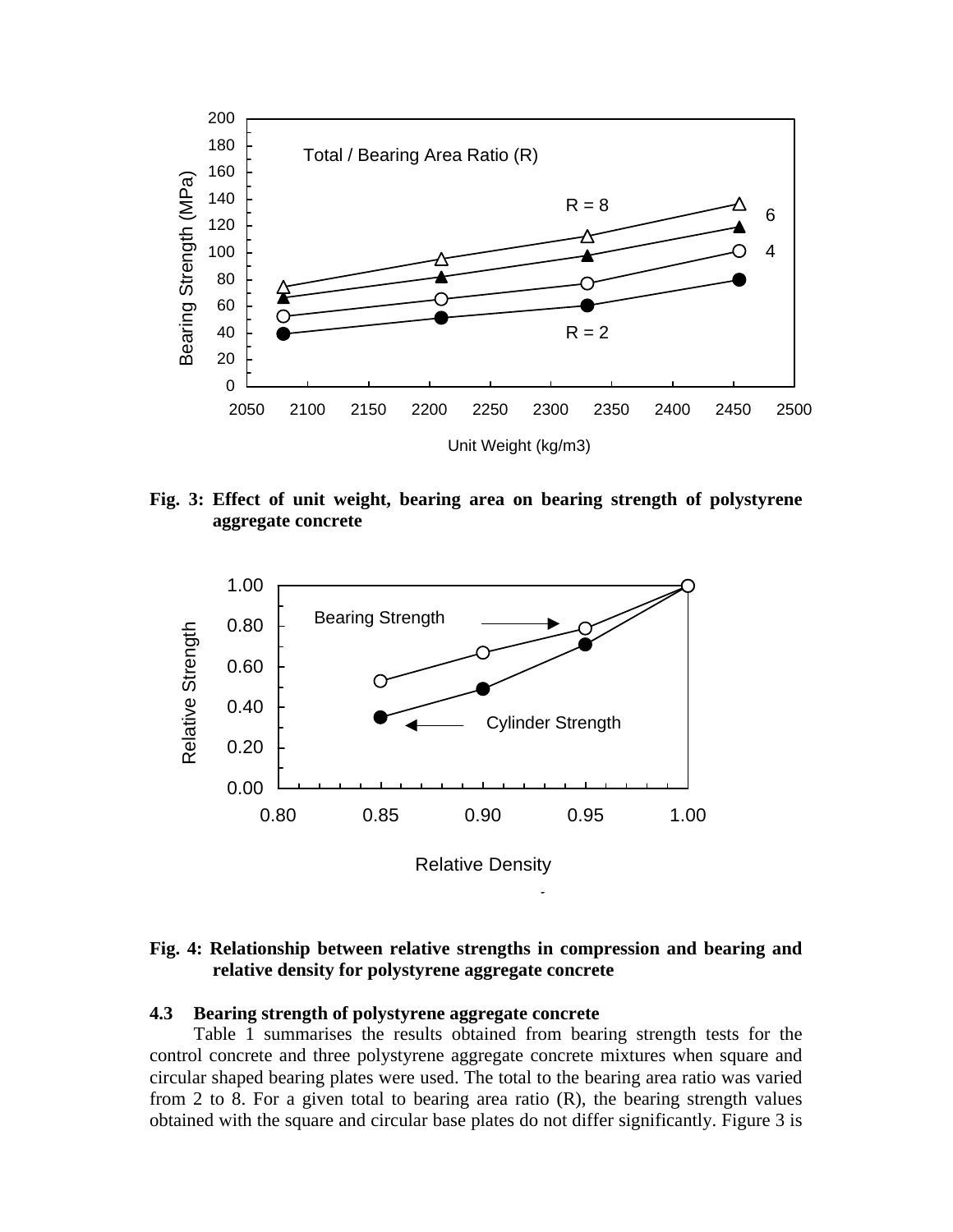plotted using the mean values obtained with both square and circular base plates. Hence, each point in this plot is the mean of four results obtained with four identical test specimens. The results shown in Fig. 3 indicate that the bearing strength increased with the increase in the total to the bearing area ratio, independent of the unit weight of concrete.

Figure 4 shows the bearing and cylinder strengths of polystyrene aggregate concrete in relation to those for the control concrete. For the bearing strength, each point shown in this plot is the mean of 16 readings taken with both square and circular base plates having different sizes, whereas the compressive strength is the mean of 3 readings from three identical cylinders.. Similar to the compressive strength, a decrease in the unit weight produced significant reductions in the bearing strength of concrete. However, the compressive strength is more sensitive to the unit weight than the bearing strength. When the unit weight is decreased by 15%, the compressive strength and the bearing strength decreased by 65% and 47%, respectively.



## **Fig. 5: Relationship between bearing to cylinder strength ratio and total to bearing area ratio (R)**

#### **4.4 Relationship between bearing strength and cylinder strength**

Figure 5 shows the relationship between the ratio of bearing strength to cylinder strength and the ratio of total area to bearing area for the control concrete and polystyrene aggregate concretes. For a given ratio of total area to bearing area, the polystyrene aggregate concrete showed significantly higher values for the ratio of the bearing strength to the cylinder strength than those for the control concrete. With the increase in the ratio of total area to bearing area, the polystyrene aggregate concrete showed significant bearing strength in relation to its compressive strength. For the polystyrene aggregate concrete with the unit weight of 2080 kg/m<sup>3</sup> and the bearing area of one-eighth of the total area, the bearing strength is 2.66 times of cylinder strength.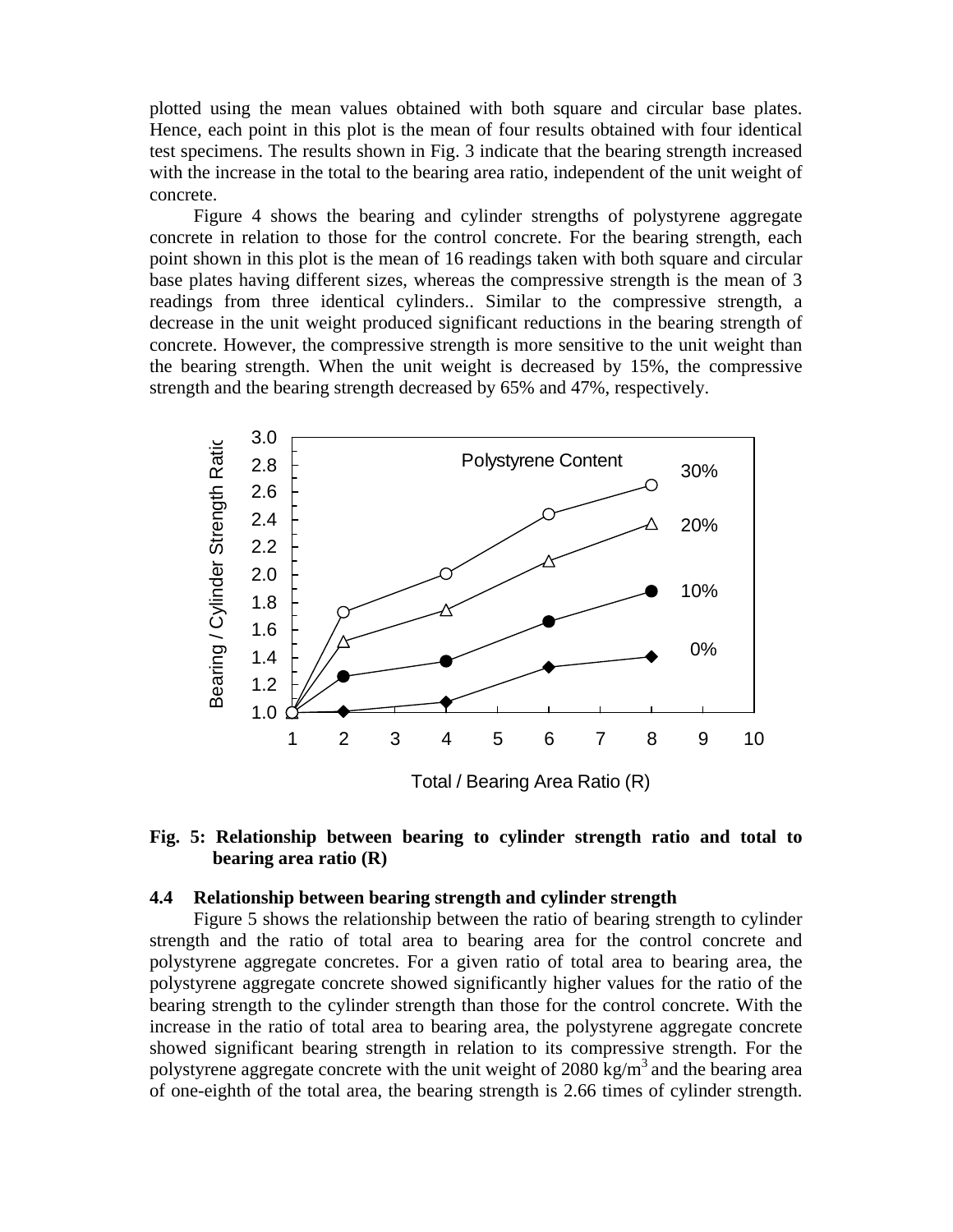However, for the control concrete for the same bearing condition the corresponding value is only 1.48.

As mentioned earlier, ACI Building Code (1989) considered that the ratio of the bearing strength to the compressive strength is proportional to the square root of the the ratio of the total area to the bearing area. Using the results obtained in this investigation, the following empirical equation was developed for the bearing strength  $(f_b)$  of polystyrene aggregate concrete in relation to the cylinder strength  $(f_c)$ , polystyrene aggregate content and the total area to bearing area ratio.

$$
f_b = (0.635 + p) (A_c/A_b)^{0.5} f_c
$$
 (1)

The factor 0.635 represents the governing design value that incorporates the mixture parameters and testing arrangements. Haagsma (1969) proposed a factor of 0.79 when cube strength is used. Since the cylinder strength is 80 per cent of cube strength, then the factor changes to 0.632, when cylinder strength is considered. The second factor 'p' is equal to the polystyrene aggregate content in relation to coarse aggregate replacement. As an example, when 20% of coarse aggregate is replaced with the polystyrene aggregate, the value for 'p' is 0.20. It was found that as the ratio of the total area to the bearing area is increased, the predicted bearing strength using Eqn. (1) is within  $+ 5$  MPa of the measured values.

## **4.5 Bearing strength design consideration**

AS3600 (1994) states that the design bearing stress at the concrete surface should not exceed [φ 0.85  $f_c$  (A<sub>c</sub>/A<sub>b</sub>)<sup>0.5</sup>] or 2 φ  $f_c$  (which ever is less) where A<sub>c</sub> is the bearing area and  $A<sub>b</sub>$  is the largest area of the supporting surface that is geometrically similar to and concentric with  $A_c$ .  $\phi$  is the strength reduction factor of 0.6, which is lower than 0.7 used by ACI Code (1989). Comparing the results obtained in this study, it can be shown that both ACI Code (1989) and AS3600 (1994) are applicable to the polystyrene aggregate concrete as well.

## **4.6 Failure process under bearing loading**

Under the application of the bearing load, it was noticed that shortly before the failure occurred vertical cracks initiated at the top of the test cubes and propagated downward in each of the four sides or corners indicating splitting due to sliding failure. The maximum load was reached shortly after the cracks appeared and started to propagate. Typical cone failure of the specimens was noted for both square and circular base plates. The failure wedge under the base plate was of conical shape for the circular plate whereas a pyramidal shape was observed for the square plate.

When the bearing area is half that of total area, cone type failure was not observed. The failure appeared to be a sliding failure in a vertical direction. This may have occurred due to the limited amount of transverse confinement available.

The failure for the control concrete under bearing load was sudden, indicating the brittle nature of high-strength concrete. With the inclusion of polystyrene aggregate the failure was more gradual, indicating the energy absorbing capability of the expanded polystyrene aggregate particles. For the polystyrene aggregate concrete, the base plates were found to move into the specimens considerably under the increasing bearing load. Once the maximum load was reached, the load carrying capacity was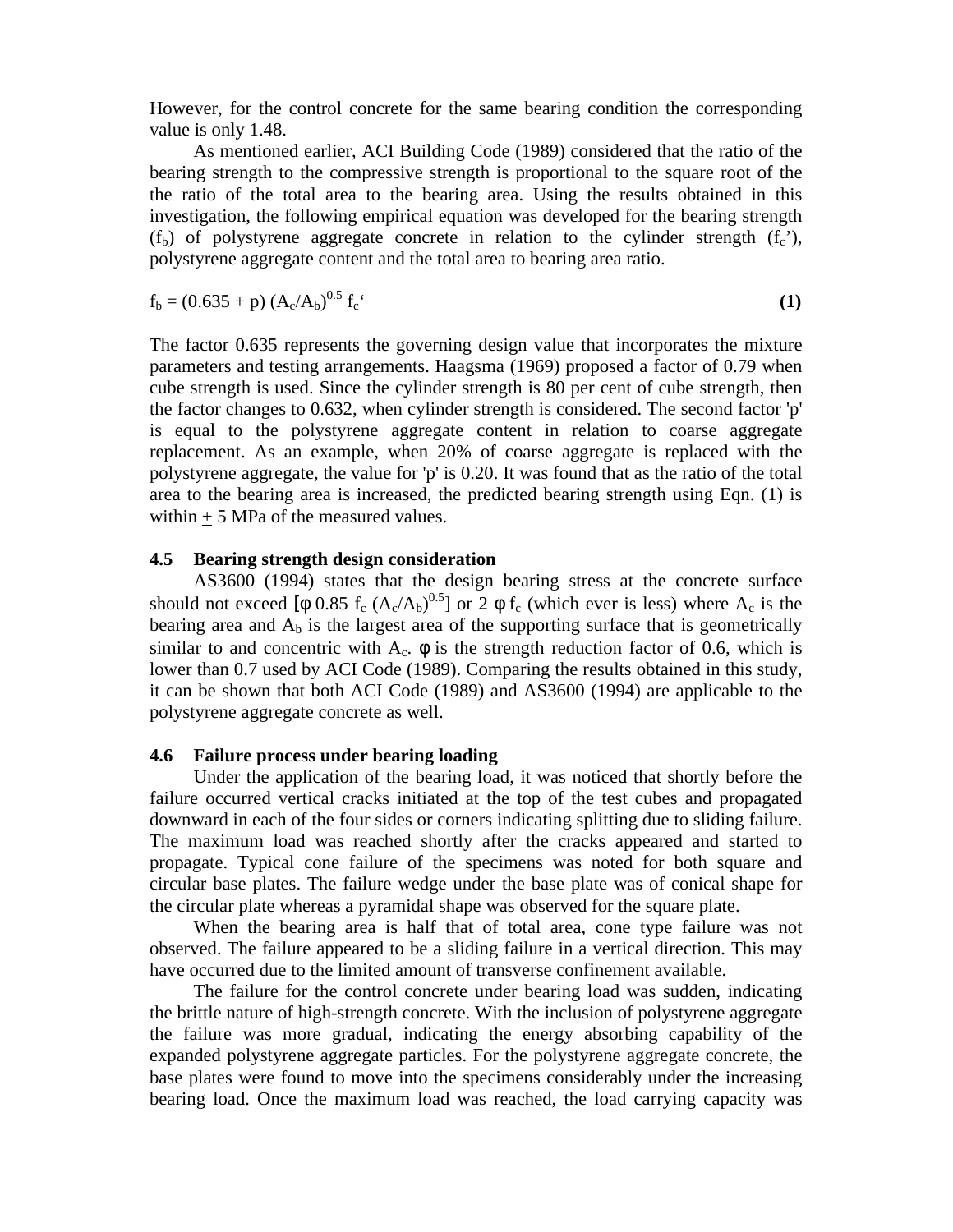gradually decreased due to the ductile behaviour of the polystyrene aggregate concrete. After the failure, the cracked sections remained intact.

The circular and square plates produced different initial crack initiation and propagation patterns on the specimens under the bearing load. Under the circular plates cracks tend to propagate to the nearest edge of the specimens from the base plate, whereas with the square plates the cracks propagated towards the extreme corners or near corners of the specimens. These cracks are formed the results of the stress concentrations developed at the corners of the square plates.

## **4.7 Durability of polystyrene aggregate concrete**

The studies reported by Sri Ravindrarajah and Naji (1993) indicated that polystyrene aggregate concrete is capable of allowing higher proportions of sulphate ions without causing significant expansion than that allowed for the control normal weight concrete. Sabaa (1998) reported that the polystyrene aggregate concrete with the density between 1750 and 1850 kg/m<sup>3</sup> showed no reduction in its dynamic modulus of elasticity when it was subjected to 450 cycles of freezing and thawing. Hence, these studies indicate that polystyrene aggregate concrete is more durable under severe exposure conditions than the normal weight concrete. The polystyrene aggregate particles act as energy absorbing component in the concrete system, thus negating the disruptive expansive stresses created by the changes in the exposure conditions or by the chemical attack.

## **5 Conclusions**

- a) The bearing strength of polystyrene aggregate concrete is increased with an increase in the ratio of total area to bearing area. With the increase in the polystyrene aggregate content, the ratio of the bearing strength to the compressive strength increased
- b) An increase in the polystyrene aggregate content reduced the bearing strength of concrete but to a reduced extent when compared with the compressive strength.
- c) The bearing strength of polystyrene aggregate concrete can be predicted by using the equation:  $f_b = (0.635 + p) (A_c/A_b)^{0.5} f_c$ , where  $f_c$  is the cylinder strength, 'p' is the polystyrene content based on coarse aggregate replacement,  $A_c$  and  $A_b$  are the total area and bearing area, respectively.
- d) ACI 318 (1989) and AS3600 (1994) are conservative in their approach to design requirements for bearing strength of concrete and they are equally applicable to the polystyrene aggregate concrete.
- e) The base plate shapes used, square and circular, had no significant influence on the bearing strength for the polystyrene aggregate concrete, although different failure patterns were observed.
- f) Inclusion of expanded polystyrene aggregate particles induces ductility to the concrete and the failure process was changed from brittle to ductile due to the energy absorption capability of the polystyrene particles.
- g) Polystyrene aggregate concrete is more durable when it is subjected to sulphate attack or freeze-thaw cycles.